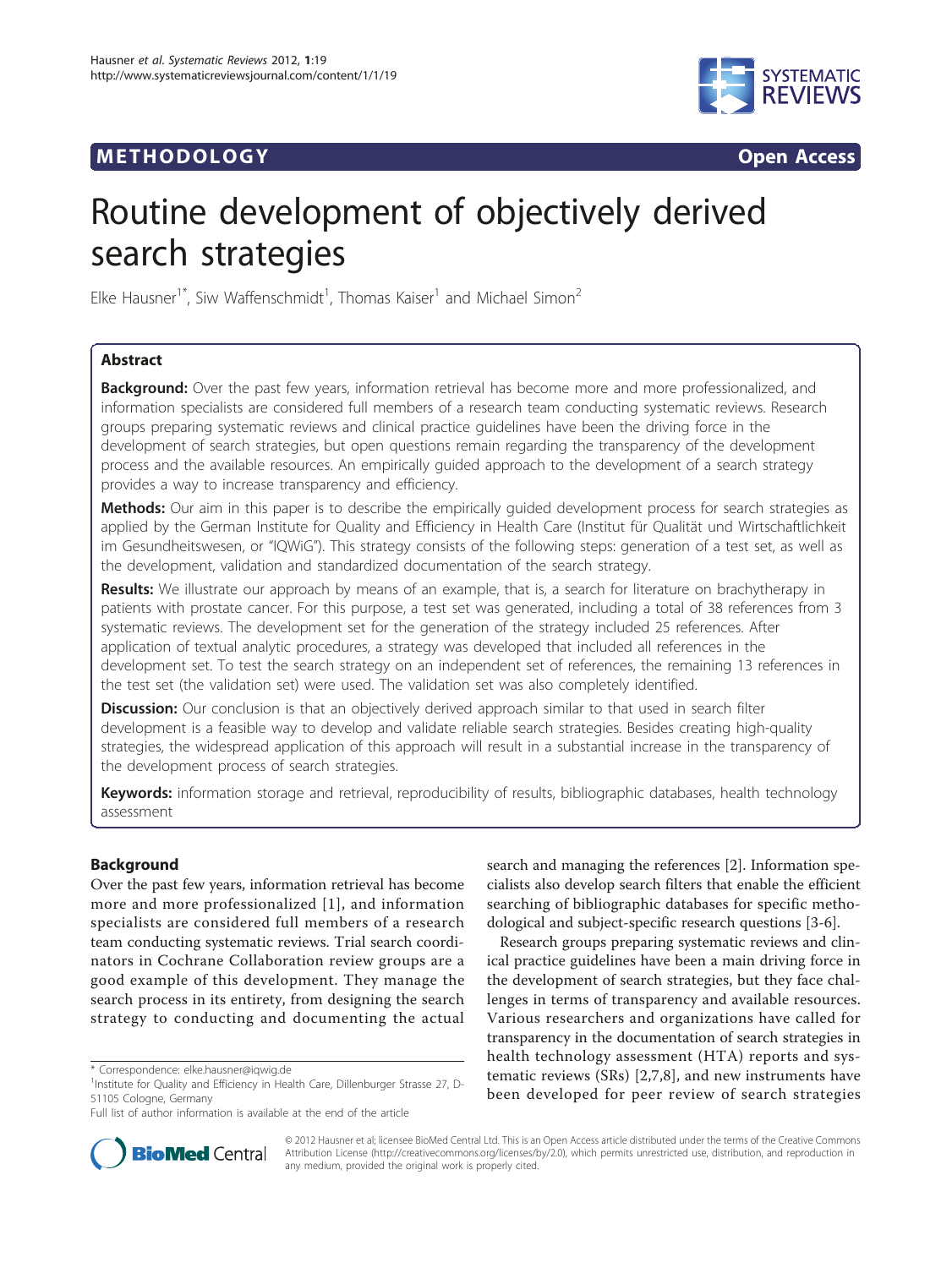[[9,10\]](#page-8-0). As SRs and HTA reports may inform health policy decisions and have far-reaching consequences, high demands on the transparency and validity of search strategies must be made in their development process. Time constraints play a decisive role in the development of search strategies, as information specialists often have no specific expert knowledge on many of the topics under investigation. This means that they must become acquainted with different topics within a short period of time, yet still be able to develop valid strategies. The traditional way to develop search strategies is to adopt a conceptual, that is, a concept-based, subjective approach. In our experience, however, this approach relies heavily on the information specialist's knowledge of the topic under investigation.

# Conceptual approach

The conceptual approach is recommended by the pertinent literature on the development of high-quality search strategies [[2,11,12\]](#page-8-0). The key feature of this approach is the expertise of the searcher, that is, her or his knowledge of the database structure, the thesaurus and the research topic, as well as the clinicians' subject knowledge [[6\]](#page-8-0). This means, for example, that when the search aims to retrieve literature on "rheumatoid arthritis," appropriate synonyms and related terms for the text word part of the strategy need to be identified. Different sources can help identify synonyms and related terms, for example, in medical dictionaries such as MedlinePlus or the entry terms of the MeSH (that is, medical subject heading) database. A similar procedure is used to identify controlled vocabulary. However, it remains unclear how to decide which terms to include in the search strategy. Furthermore, it is difficult, and might even be impossible, to tell when the strategy is completed. Several synonyms and related terms are conceivable in the above-described example, such as "juvenile rheumatoid arthritis," "Caplan syndrome," "Felty syndrome," "rheumatoid nodule," "Sjögren syndrome," "ankylosing spondylitis," "Still disease," "sicca syndrome," "Bechterew disease" and so on. The strategy becomes increasingly extensive but also more prone to error because more search queries are used, increasing the risk of spelling errors, logical operator errors, line number errors, truncation errors and so on. Another disadvantage of this approach is that the lack of criteria for selecting terms can lead to lengthy and often unproductive discussions among the research team.

# Disadvantages of the conceptual approach

The following are disadvantages of the conceptual approach to search strategies: (1) It is difficult to determine when the search strategy is "complete"; (2) numerous search queries make the strategy more extensive but prone to error; (3) the conceptual approach is suited only for the development of a strategy, not for its validation; (4) if the retrieval rate is high, subsequent restriction of the search is required; and (5) it is timeconsuming. A more objective way to generate and validate a search strategy for those parts of the search that are not covered by validated filters (for example, health condition, intervention) could help solve these difficulties.

# Learning from search filter development

In general, search filters are developed to search bibliographic databases efficiently, that is, to increase the number of relevant studies gathered while minimizing the number of irrelevant studies [[13,14\]](#page-8-0). Search filters "are typically created by identifying and combining search terms to retrieve records with a common feature" [[14](#page-8-0)] (p. 356). Attempts have been made to create different levels of strategies to cater to different users and their differing information needs [[6\]](#page-8-0). The filters can be derived subjectively (expert-informed), objectively (researchbased) or a combination of the two, that is, the search filter is derived subjectively but validated against a gold standard [\[6,14](#page-8-0)]. Information specialists use textual analysis software on a set of relevant references to identify representative terms in this set [[3,6,15,16\]](#page-8-0). These empirically derived filters are then tested against a set of relevant and irrelevant records derived from a hand-search of SRs. There is general agreement that, whenever possible, objectively derived filters should be used.

Bak et al. [[17](#page-8-0)] referred to Egger et al. [\[18\]](#page-8-0) and stated that subjectively derived filters "draw their legitimacy from the expert knowledge ... and are therefore susceptible to the same criticisms as other reports of expert opinion" and that "as in standard biomedical evidence hierarchies, unvalidated filters based on expert opinion can be considered methodologically weak" [\[17](#page-8-0)] (p. 212).

# Advantages of objectively derived search filters

The advantages of objectively derived search filters are that the design methods are clearly described and reproducible, empirically derived filters are developed on the basis of a set of relevant references and metrics (for example, sensitivity and precision) are applied to compare different filters.

To date, the development and testing processes used in filter development have not been applied by information specialists in the routine development of searches within the framework of SRs or HTA reports. Although some elements of the search strategy can be based on well-established search filters for certain research methods (for example, filters for randomized controlled trials (RCTs)), the content part (for example, health condition or intervention) of a search strategy is not usually tested, but some exceptions exist [[19](#page-8-0)-[22\]](#page-8-0). However, the advantages of filter development and the disadvantages of the traditional conceptual approach also apply to the routine process of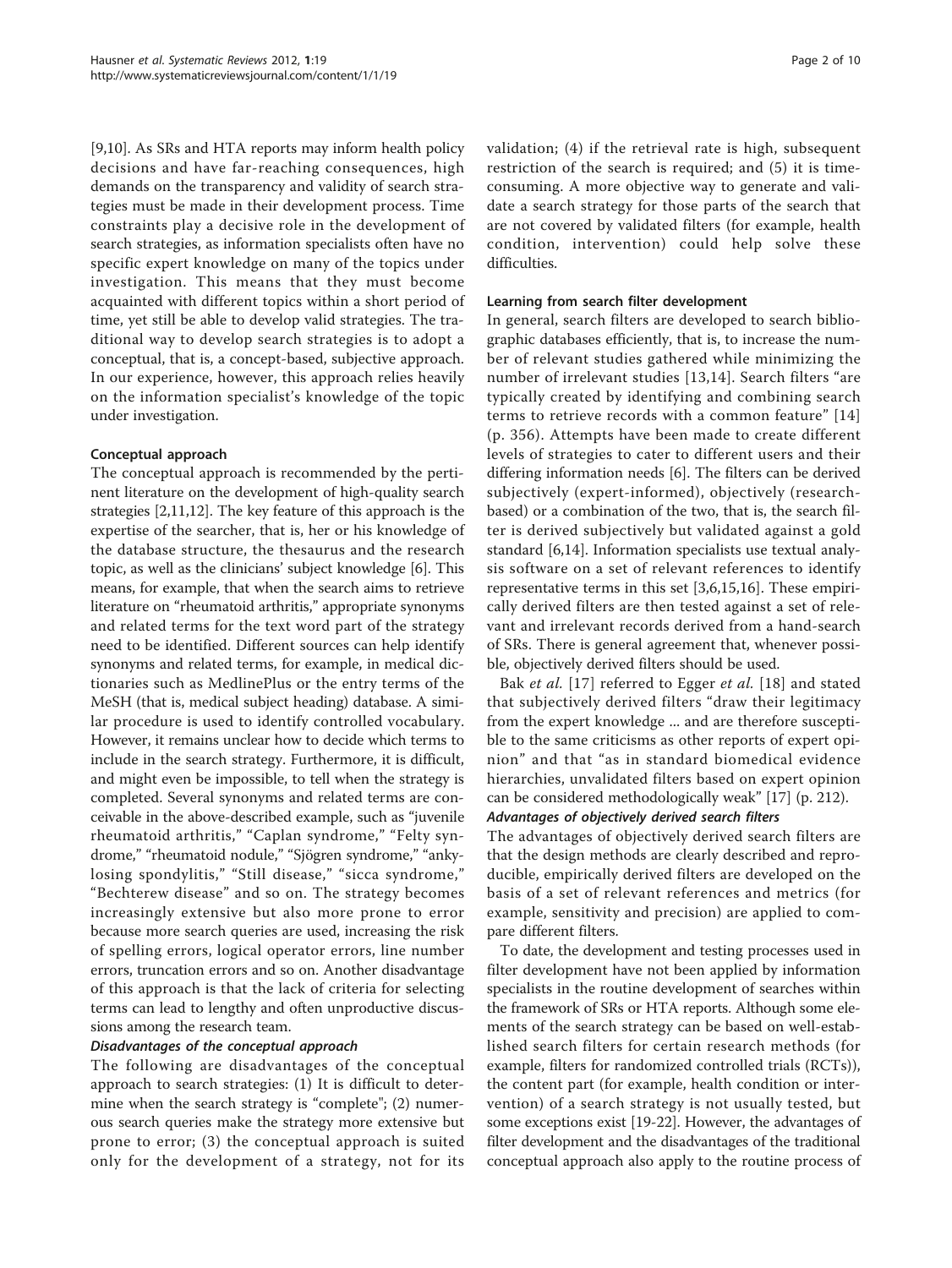search strategy development. The approach described below is an attempt to transfer the methods of developing and validating filters to those of search strategies.

#### **Objectives**

On the basis of the example of brachytherapy for patients with prostate cancer, our aim in this paper is to describe the empirically guided development process for search strategies conducted by the German Institute for Quality and Efficiency in Health Care (Institut für Qualität und Wirtschaftlichkeit im Gesundheitswesen, or "IQWiG"). The paper is targeted mainly toward information specialists but may also provide useful information for other researchers with a specific interest in the development and validation of search strategies.

# Methods

#### Implementation at IQWiG

HTA agencies and other institutions that regularly conduct SRs require robust and reliable search strategies. In practice, IQWiG uses the described method for various areas and study designs, for example, for clinical and health economic topics as well as for RCTs and observational studies.

Ideally, the quality of developed search strategies should be as high as that of methodological or topicspecific filters. IQWiG therefore applies a predefined approach to the development and validation of search strategies for SRs, which is outlined in its General Methods paper (version 4.0) [\[23\]](#page-8-0). This approach is used for all elements of a search strategy that cannot be based on a tested search filter and usually refers to the content part of the search strategy (health conditions and interventions). The process of the development and validation of search strategies for SRs consists of four steps: (1) generation of a test set, (2) development of the search strategy (objectively derived approach), (3) validation of the search strategy and (4) standardized documentation.

#### Generation of a test set

To be able to develop and test a search strategy, a test set of relevant references is derived from SRs. For each HTA report, the information specialist conducts a preliminary search of the Cochrane Library (Cochrane Database of Systematic Reviews, Database of Abstracts of Reviews of Effects, and the Health Technology Assessment Database) to identify previous SRs in the area of interest. Because the Cochrane Collaboration specifies strict methodological standards for the preparation of SRs, it is a particularly trustworthy source for identifying this type of publication. When SRs on a similar research question are available and the search process, as well as the documented search strategy, is considered to be comprehensive, references included in the SRs are extracted to build the test set.

If SRs are not available, a precise strategy is developed and relevant articles are screened and selected by the review authors. For PubMed, the filter "Therapy/Narrow [filter]," which is accessed via the PubMed interface [[24\]](#page-8-0), is used for the precise search. In EMBASE, the precise filter "high specificity strategies" developed by McMaster University's Health Information Research Unit [\[25](#page-8-0)] can be accessed via Ovid.

The references identified in the SRs or the precise search are considered to be a "quasi-gold standard" [[26](#page-8-0)]. The references identified are split randomly, using twothirds for the development (development set) and onethird for the validation (validation set) of the search strategy.

#### Development of the search strategy

After building the development set from the test set and importing the references into Endnote, a term frequency analysis is conducted using the Text Mining Package [[27](#page-8-0)] of the R statistical software package [[28\]](#page-8-0). On the basis of information derived from the titles and abstracts of the downloaded references, terms are ranked by frequency. Terms that are present in at least 20% of the references in the development set are selected for further examination. However, this ranking does not necessarily differentiate terms that are relevant to the research question from irrelevant terms in the target database. Therefore, a so-called population set consisting of a random sample of references is downloaded from the target database (for example, MEDLINE). This population set represents all references from the reference database and is compared to the development set. The most overrepresented terms related to the research question are used to develop the text word part of the search strategy. "Overrepresented" refers to the most frequent terms in the development set with a low sensitivity of 2% or less among the references in the population set [\[29](#page-8-0)]. The aim of this process is to identify those terms that are sensitive to the target references, but not to all references in the database.

Because of technical constraints, a simplified approach is adopted to identify controlled vocabulary. Terms are selected on the basis of their frequency in the development set and their relevance to the research question. For this purpose, tools such as PubMed PubReMiner, a free web service for searches in MEDLINE [\[30\]](#page-8-0), or Endnote®, a reference management software are used. In PubReMiner subheadings should be used with caution: Because controlled vocabulary is listed individually as soon as different subheadings are used, they need to be summarized first. Only then is it possible to check how often controlled vocabulary actually appears in the articles.

The process described above identifies effective candidate terms: text terms and controlled vocabulary that might be suitable for inclusion in the search strategy.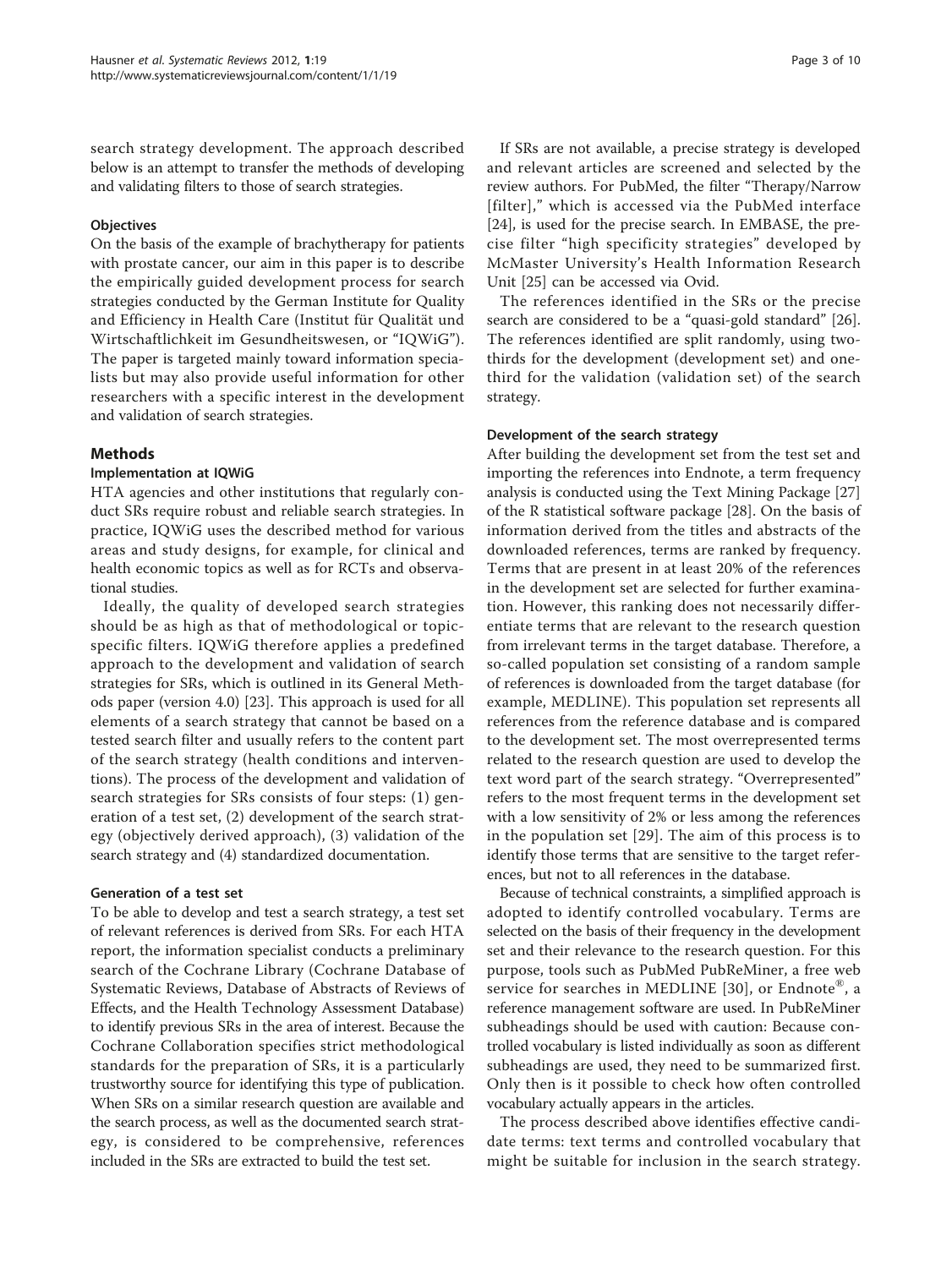The candidate terms are allocated to three main sets of terms according to the definitions in the Cochrane Handbook [[2\]](#page-8-0): (1) terms used to search for the health condition of interest, (2) terms entered to search for the intervention evaluated and (3) terms used to search for the types of study design to be included (validated search filters can usually be applied here [[25,31-35\]](#page-8-0)).

The next step in assembling these terms in the actual search is undertaken manually in an iterative trial-anderror approach. Because SRs usually aim to apply highly sensitive search strategies, the strategy should capture all references from the development set with sufficient precision to prevent the retrieval of too many irrelevant references. During the course of an IQWiG project, the search strategy may be adjusted in consultation with the project team: for example, if a high sensitivity results in an excessive number of hits, a more precise strategy may be required. The results of the textual analysis are drawn upon to enable an informed and transparent decision regarding a change in strategy.

#### Validation of the search strategy

To confirm that the strategy developed works with a different set of references, the strategy is tested against a validation set. The validation set is also derived from SRs but contains different references than the development set. The strategy needs to be validated in the database for which the strategy was designed. The developed strategy is run in each database and compared to the validation set from that database using their accession numbers (for example, PMIDs in PubMed).

#### Standardized internal documentation

To ensure transparency, each step of the process needs to be documented. This includes documentation of the preliminary or the precise search strategy, the SRs and relevant references used for the development of the search strategy, and frequency tables, including terms and controlled vocabulary. This comprehensive internal documentation can also be used to discuss search strategies and for quality assurance purposes.

# Results

To demonstrate the practical implementation of the described approach, in the following section we present the development of a search strategy for the content part of a search strategy applied to brachytherapy in patients with prostate cancer.

#### Generation of a test set

We performed a search for SRs in the Cochrane Library (Table 1). Three SRs on brachytherapy in patients with prostate cancer were eligible publications, from which 38 relevant references were extracted for the generation

#### Table 1 Cochrane Library search strategy<sup>a</sup>

| ID | Search                                                                                                 | <b>Total hits</b> |
|----|--------------------------------------------------------------------------------------------------------|-------------------|
| #1 | (brachytherapy AND prostate):ti,ab,kw                                                                  | 124               |
| #2 | (#1)<br>Cochrane Reviews ( $n = 1$ )<br>Other reviews $(n = 6)$<br>Technology assessments ( $n = 19$ ) | 26                |

a Wiley search date 10 May 2011.

of the test set. After random separation of the test set, 25 references were available for the development set and 13 were available for the validation of the strategy (see Figure [1](#page-4-0)).

#### Development of the search strategy

The analysis of text words of the 25 references from the development set, using the Text Mining Package in R, resulted in the generation of the list of frequencies in the development and population sets presented in Table [2](#page-5-0). For example, the term "brachytherapy" was identified 19 times. As the development set included 25 references, this resulted in a sensitivity of 76%. A similar approach was chosen in the analysis of controlled vocabulary (listing them only according to frequency; see Table [3\)](#page-6-0). For example, the term "brachytherapy" appeared a total of 20 times in the 25 references. A textual analysis was dispensed with for the study type, as validated study filters were available.

#### Generation of the candidate terms

Taking the relevance of the topic into account, candidate terms were extracted from both lists and displayed in a new list. These candidate terms were allocated to one of three categories: health condition, intervention and "questionable terms" (terms for which it was unclear whether they should be considered in the strategy as well as terms that required further assessment) (see Table [4](#page-6-0) and Additional material). In this context, it should be noted that "questionable terms" may also include terms that do not directly represent the intervention or health condition of interest. In our example, "Gleason" is a score for histologic grading. Such a term needs to be clarified a priori. The inclusion in the search strategy would be considered only if the specific terms did not identify the references from the test set in the categories "health condition" and "intervention."

The development of the search strategy was based on a trial-and-error approach whereby the candidate terms identified were entered into the bibliographic database with the corresponding syntax and we tested whether references from the development set could be detected (see line 8 of the search strategy in Table [5](#page-7-0)). In the example presented, the 25 hits of the development set were identified with the search strategy, meaning that sensitivity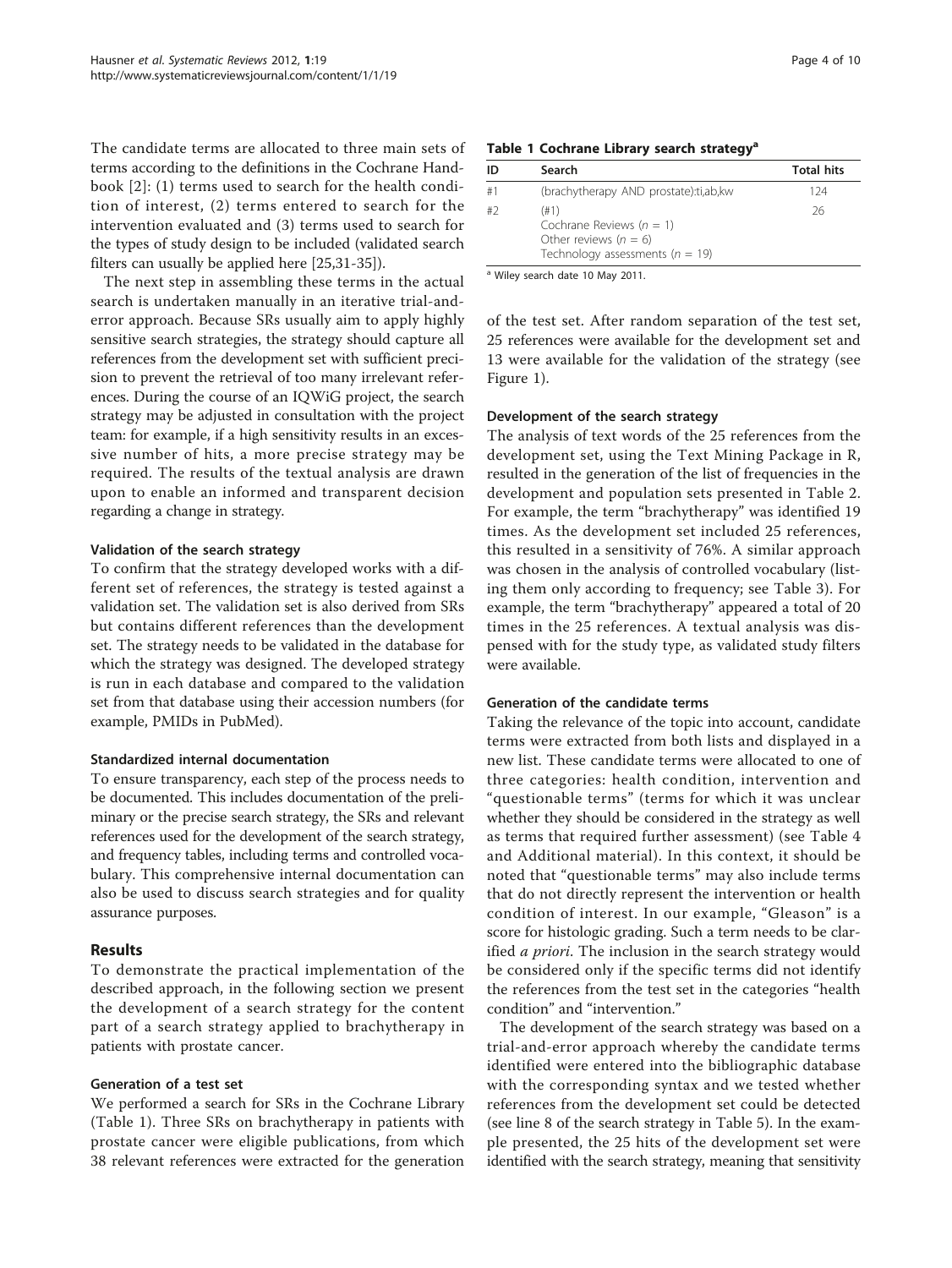<span id="page-4-0"></span>

reached 100% (line 10 of the search strategy in Table [5](#page-7-0)). This means that there was no need to use questionable terms and that the search strategy could then be tested by means of the validation set.

#### Validation of the search strategy

The last step comprised the validation of the developed search strategy. For this purpose, the 13 references previously identified from the validation set were used. All references from the validation set could be identified (see line 10 of the search strategy in Table [6](#page-7-0)).

#### Standardized internal documentation

During the development and validation process, the following documents were stored for later quality control: the three SRs from which the test set was generated [[36](#page-8-0)-[38](#page-8-0)]; the frequency tables, that is, the results of the textual analysis (Tables [2](#page-5-0) and [3\)](#page-6-0); the extraction of the candidate terms (Table [4\)](#page-6-0); the prefinal search strategy (Table [5\)](#page-7-0); and the validation results (Table [6\)](#page-7-0).

#### **Discussion**

Search strategies for SRs and HTA reports can be developed and validated using an objectively derived approach which includes elements such as the use of a test set (quasi-gold standard) as a reference standard. This type of approach is already being widely applied in the development of filters and is the current standard applied by IQWiG.

Our screening of other HTA agency websites indicates that they rarely describe their approach to the development and validation of search strategies. One exception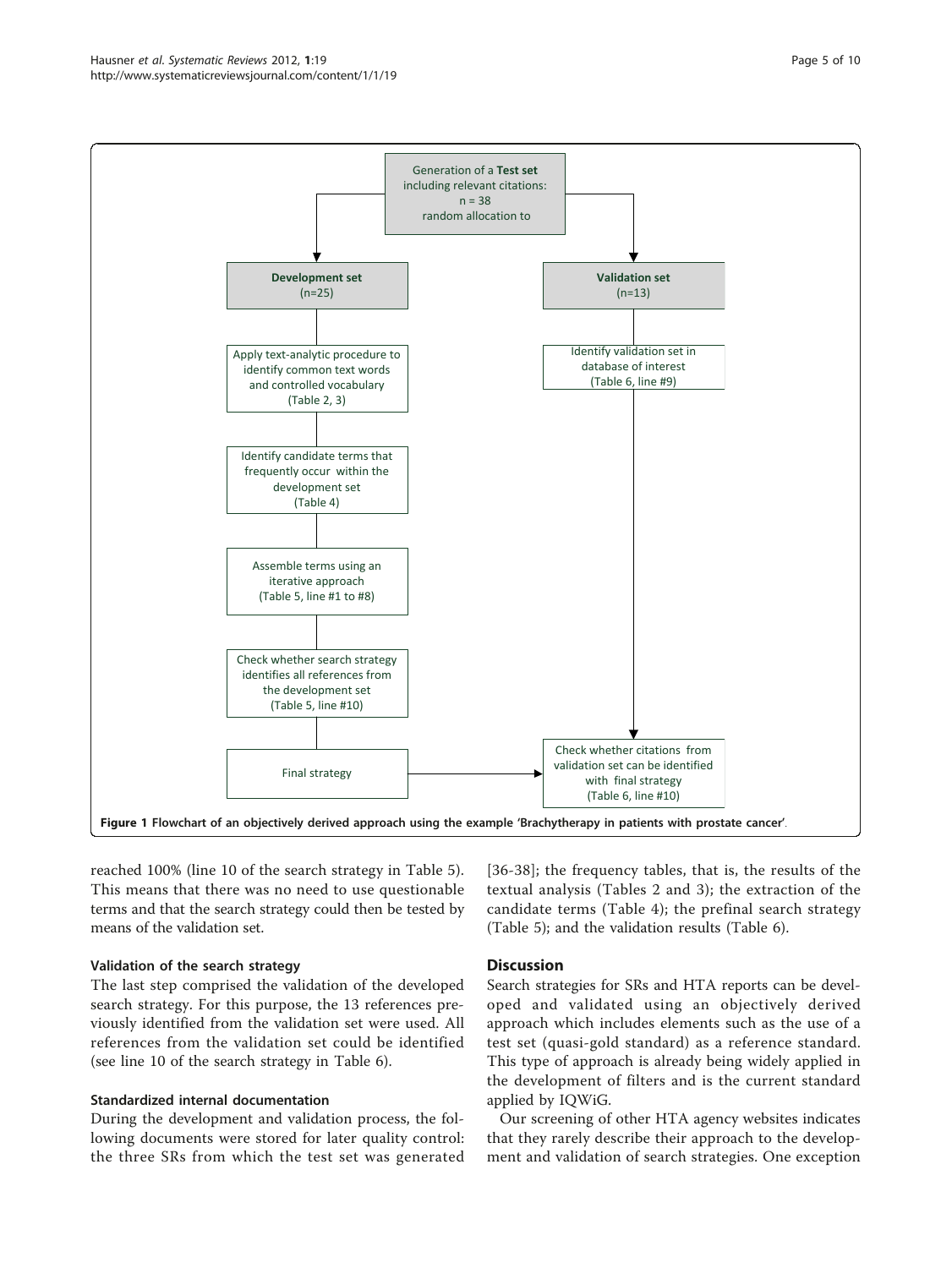| Terms         | Frequency<br>development set | Frequency<br>population set | Sensitivity<br>development set | Sensitivity<br>population set |
|---------------|------------------------------|-----------------------------|--------------------------------|-------------------------------|
| Patients      | 25                           | 1,419                       | 1.0000                         | 0.1976                        |
| Results       | 25                           | 1,425                       | 1.0000                         | 0.1985                        |
| Cancer        | 24                           | 361                         | 0.9600                         | 0.0503                        |
| Methods       | 24                           | 335                         | 0.9600                         | 0.0467                        |
| Prostate      | 24                           | 49                          | 0.9600                         | 0.0068                        |
| Treatment     | 21                           | 941                         | 0.8400                         | 0.1311                        |
| External      | 20                           | 86                          | 0.8000                         | 0.0120                        |
| Therapy       | 20                           | 342                         | 0.8000                         | 0.0476                        |
| Treated       | 20                           | 371                         | 0.8000                         | 0.0517                        |
| Beam          | 19                           | 32                          | 0.7600                         | 0.0045                        |
| Brachytherapy | 19                           | $\overline{4}$              | 0.7600                         | 0.0006                        |
| Compared      | 17                           | 972                         | 0.6800                         | 0.1354                        |
| Conclusions   | 17                           | 41                          | 0.6800                         | 0.0057                        |
| Follow        | 16                           | 49                          | 0.6400                         | 0.0068                        |
| Prostatectomy | 16                           | 11                          | 0.6400                         | 0.0015                        |
| Radical       | 16                           | 52                          | 0.6400                         | 0.0072                        |
| Respectively  | 16                           | 72                          | 0.6400                         | 0.0100                        |
| Risk          | 16                           | 584                         | 0.6400                         | 0.0813                        |
| Specific      | 16                           | 488                         | 0.6400                         | 0.0680                        |
| Localized     | 15                           | 66                          | 0.6000                         | 0.0092                        |
| Months        | 15                           | 259                         | 0.6000                         | 0.0361                        |
| Purpose       | 15                           | 192                         | 0.6000                         | 0.0267                        |
| Radiation     | 15                           | 68                          | 0.6000                         | 0.0095                        |
| Analysis      | 14                           | 853                         | 0.5600                         | 0.1188                        |
| Radiotherapy  | 14                           | 30                          | 0.5600                         | 0.0042                        |
| Rates         | 14                           | 260                         | 0.5600                         | 0.0362                        |
| Score         | 14                           | 115                         | 0.5600                         | 0.0160                        |
| Significantly | 14                           | 873                         | 0.5600                         | 0.1216                        |
| Biochemical   | 13                           | 87                          | 0.5200                         | 0.0121                        |
| Gleason       | 13                           | $\overline{4}$              | 0.5200                         | 0.0006                        |
| Materials     | 13                           | 162                         | 0.5200                         | 0.0226                        |
| Antigen       | 12                           | 76                          | 0.4800                         | 0.0106                        |
| Time          | 12                           | 576                         | 0.4800                         | 0.0802                        |
| Using         | 12                           | 1,680                       | 0.4800                         | 0.2340                        |

<span id="page-5-0"></span>Table 2 Text words after analysis with the Text Mining Package in R (extract)

is the Danish Centre for Health Technology Assessment, which in its manual outlines a pragmatic approach to the validation of search strategies [[12](#page-8-0)]. The Swedish Council on Technology Assessment in Health Care mentions "inverse searching," which "is done by taking articles that are already known to be relevant to the assessment and locating their references (including their indexing terms) in the database. By inspecting the indexing terms of those references, searchers can determine how relevant articles are indexed, and can use these indexing terms to retrieve more relevant references" [\[39](#page-9-0)]. Patrick et al. stated that search strategies of meta-analyses should report evidence of the effectiveness of their retrieval strategies, for example, by the use of a previously tested search strategy [[40\]](#page-9-0). Although this might be a useful approach, to date it remains rare in search development. Existing instruments such as the recently published peer review instrument PRESS by Sampson et al. [[10](#page-8-0)], which is designed to review subjectively developed search strategies, contain no performance-oriented assessment criteria that can be reported on the basis of the objective approach described above. Although the examples named above lack a systematic and comprehensive approach, they show that the demand for an objective approach to the development and validation of search strategies is increasingly being recognized.

The success of empirically developed search filters is judged by the generalizability of the gold standard. So far, hand-searching has been considered the method of choice. This approach is rather costly, and hand-searches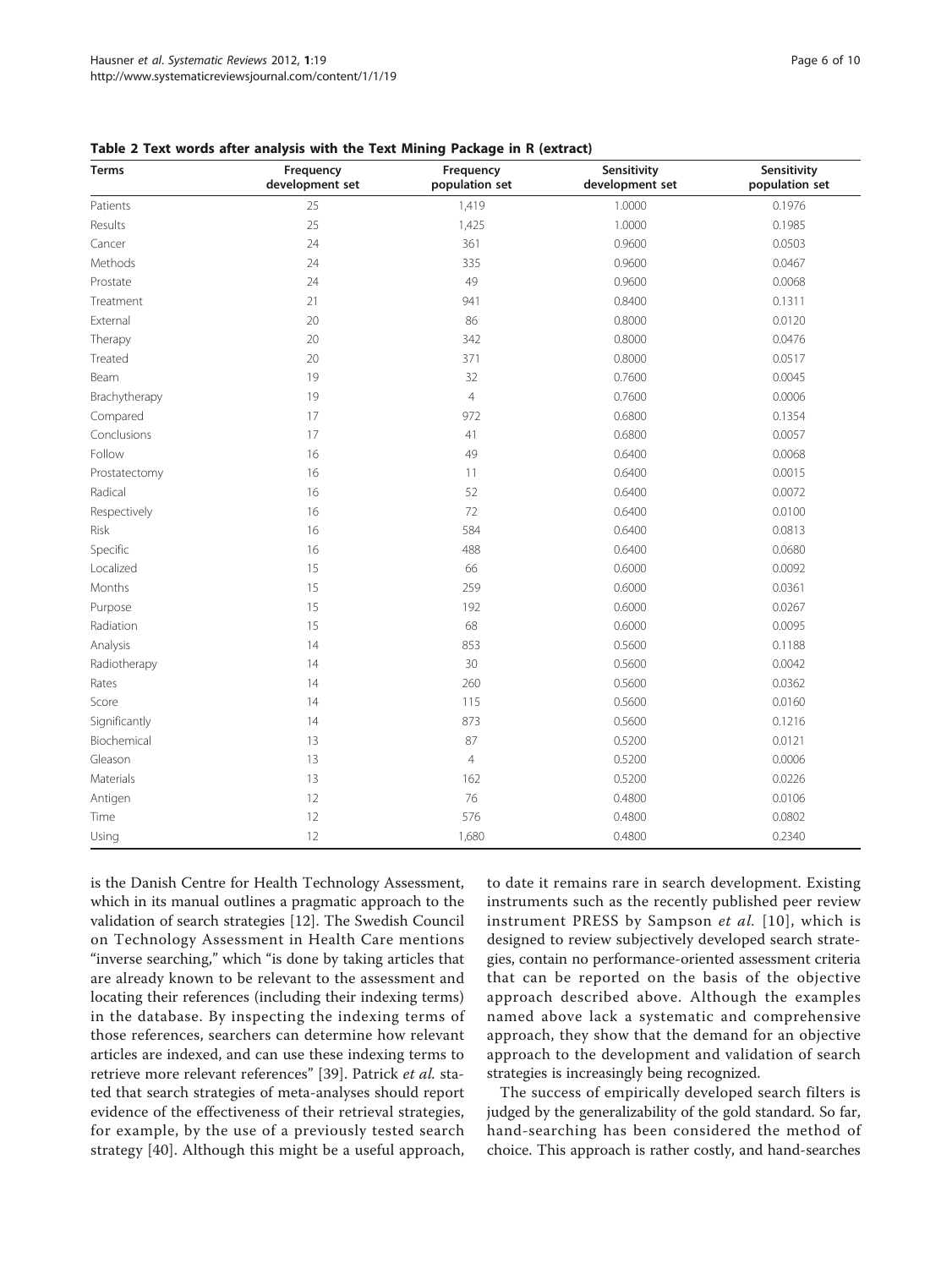<span id="page-6-0"></span>Table 3 Controlled vocabulary after frequency analysis with PubMed PubReMiner (extract)

| <b>Terms</b>                | Frequency      |
|-----------------------------|----------------|
| Humans                      | 23             |
| Male                        | 23             |
| Prostatic neoplasms         | 23             |
| Aged                        | 20             |
| Brachytherapy               | 20             |
| Middle aged                 | 17             |
| Prostate-specific antigen   | 12             |
| Prostatectomy               | 12             |
| Adenocarcinoma              | 9              |
| Follow-up studies           | 8              |
| Retrospective studies       | 8              |
| Aged, 80 and over           | 8              |
| Disease-free survival       | 7              |
| Radiotherapy dosage         | 6              |
| Adult                       | 6              |
| Neoplasm staging            | 5              |
| Proportional hazards models | 5              |
| Quality of Life             | 4              |
| Prospective studies         | 4              |
| Radiotherapy, conformal     | $\overline{4}$ |
| Incidence                   | 3              |
| SEER program                | 3              |
| lodine radioisotopes        | 3              |
| Risk factors                | 3              |
| Combined modality therapy   | 3              |
| Risk assessment             | 3              |
| Survival rate               | 3              |
| Treatment outcome           | 3              |
| Multivariate analysis       | 3              |
| Questionnaires              | 3              |

#### Table 4 Candidate terms (sorted)

| Category                  | Candidate terms       |
|---------------------------|-----------------------|
| Health condition          |                       |
| Prostatic neoplasms       | Controlled vocabulary |
| Prostate                  | Text terms            |
| Adenocarcinoma            | Text terms            |
| Cancer                    | Text terms            |
| Intervention              |                       |
| Brachytherapy             | Controlled vocabulary |
| Brachytherapy             | Text terms            |
| Seed                      | Text terms            |
| Permanent                 | Text terms            |
| Implantation              | Text terms            |
| Ouestionable terms        |                       |
| lodine radioisotopes      | Controlled vocabulary |
| Prostate-specific antigen | Controlled vocabulary |
| Localized                 | Text terms            |
| Gleason                   | Text terms            |
| PSA                       | Text terms            |

are therefore often performed in only a small number of journals and volumes. An alternative approach was described and applied by Sampson et al. [[26\]](#page-8-0), who also extracted relevant references from SRs and noted that "recall is only as good as the sum of the individual searches" [[26\]](#page-8-0). To counter this limitation, as a rule IQWiG performs a quality control of the search process of the SRs to be included. When the search process employed is considered to be comprehensive (multiple sources and traditional techniques to identify relevant articles), the references found seem to be more representative (more journals and volumes) of the targeted pool of relevant references. This statement is supported by the findings of Simon et al. [[41\]](#page-9-0) who compared both ways of developing a gold standard and concluded that with increasing numbers of relevant references, differences between hand-searching and SRs could be neglected. If only minor differences between hand-search-generated gold standards or SR-based quasi-gold standards were noted, this might offer the opportunity to apply methods usually used in search filter development to the routine development of search strategies.

#### Challenges for the future

Objectively derived and validated search strategies are an essential contribution to the development of high-quality search strategies. Some questions remain unanswered, however, and need to be addressed in future research. For instance, it is unclear how to handle situations where SRs are lacking or fail to fully cover the topic of interest. One approach could be to combine the concepts of interest from different SRs. For example, if the use of positron emission tomography (PET) in patients with gliomas is to be investigated, it might be appropriate to generate relevant references for this intervention, for example, from an SR on PET in patients with lymphoma, head and neck cancer and so on, and also to consider another SR that, for example, investigates the use of chemotherapy in patients with gliomas. This approach would ensure that a sufficient number of references would be retrieved to develop and validate single parts of the search strategy.

Another critical issue in the development and validation process is to determine the optimal number of references. So far, our experience shows that the suggested approach to develop the search strategy can even be used with a small sample of references. However, future research should explore sample size requirements for the development and validation process.

#### Statistical methods to build the strategy

At IQWiG, we currently still use an iterative and essentially subjective approach to building the actual search strategy, which could be viewed as a limitation. Statistical approaches such as logistic regression or factor analysis [[16](#page-8-0)] might be ways to find a more objective approach to performing this step. Further research is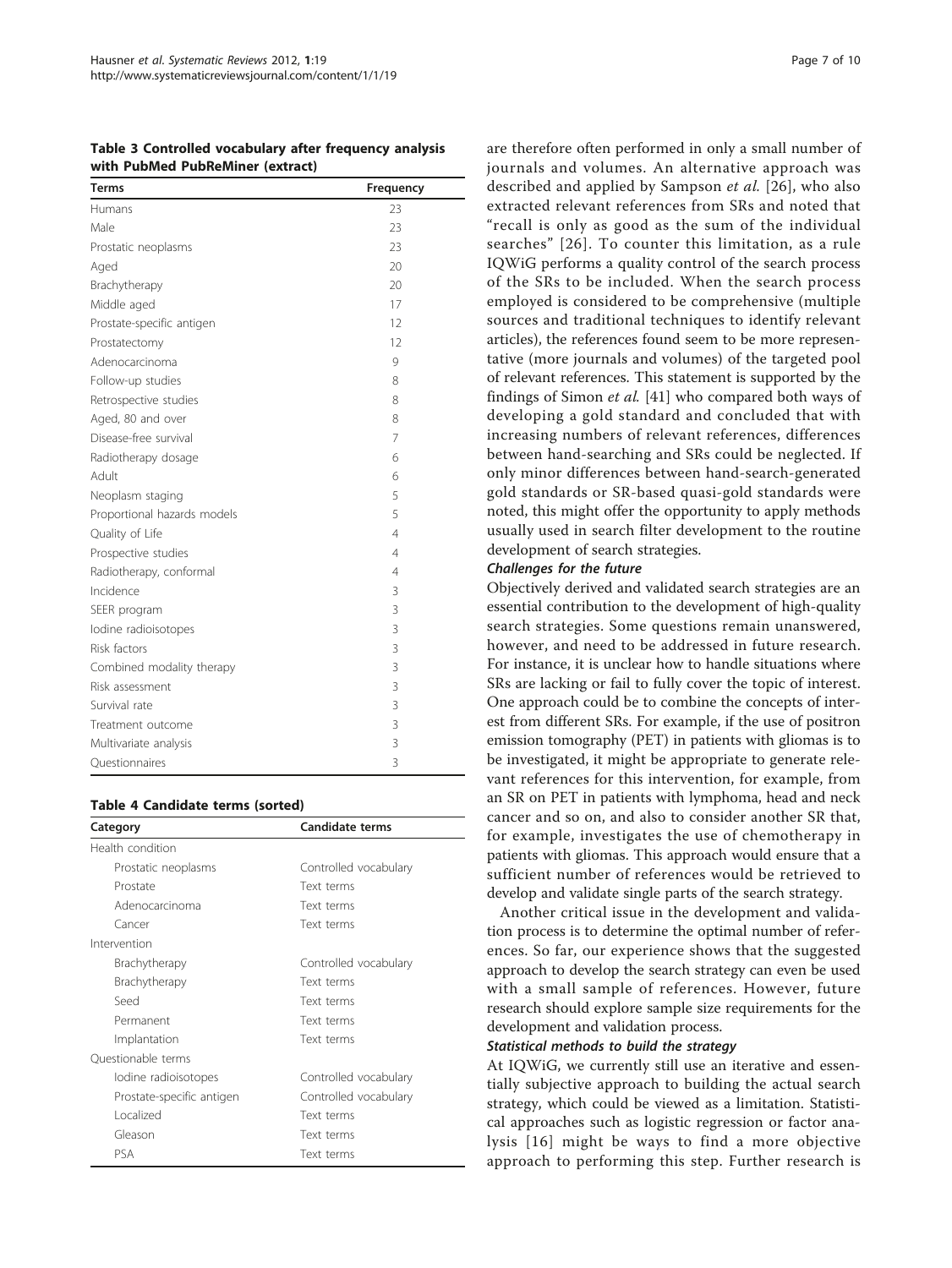#### <span id="page-7-0"></span>Table 5 MEDLINE search strategy (prefinal)<sup>a</sup>

|                | Number Searches                                                                                                                                                                                                                                                                                                                                                                           | <b>Results</b> |
|----------------|-------------------------------------------------------------------------------------------------------------------------------------------------------------------------------------------------------------------------------------------------------------------------------------------------------------------------------------------------------------------------------------------|----------------|
|                | Prostatic Neoplasms/                                                                                                                                                                                                                                                                                                                                                                      | 78,913         |
| 2              | (prostat* and (cancer or adenocarcinoma)).ab.ti.                                                                                                                                                                                                                                                                                                                                          | 73,416         |
| 3              | or/1-2 [Health condition]                                                                                                                                                                                                                                                                                                                                                                 | 95.729         |
| $\overline{4}$ | Brachytherapy/                                                                                                                                                                                                                                                                                                                                                                            | 13,758         |
| 5              | Brachytherapy.ab,ti.                                                                                                                                                                                                                                                                                                                                                                      | 9,822          |
| 6              | ((seed* or permanent*) and implant*).ab,ti.                                                                                                                                                                                                                                                                                                                                               | 10.719         |
|                | or/4-6 [Intervention]                                                                                                                                                                                                                                                                                                                                                                     | 25.031         |
| 8              | and/3.7                                                                                                                                                                                                                                                                                                                                                                                   | 3,347          |
| 9              | ("18374503" or "11104883" or "10924979" or "15541117" or "18963536" or "15590163" or "14665356" or "9749478" or "11490252" or<br>"18207665" or "18325680" or "19455340" or "2009027580" or "10792092" or "14697417" or "18374892" or "18801517" or "20427255"<br>or "19570619" or "15066293" or "15737905" or "20378156" or "19670452" or "10080594" or "18538495").ui. [development set] | 25             |
| 10             | 8 and 9                                                                                                                                                                                                                                                                                                                                                                                   | 25             |

<sup>a</sup>Ovid search date 19 September 2011. Ovid MEDLINE in-process and other nonindexed references, Ovid MEDLINE daily and Ovid MEDLINE, 1950 to present

|                | Number Searches                                                                                                                                                                                              | <b>Results</b> |
|----------------|--------------------------------------------------------------------------------------------------------------------------------------------------------------------------------------------------------------|----------------|
|                | Prostatic Neoplasms/                                                                                                                                                                                         | 78.913         |
| 2              | (prostat* and (cancer or adenocarcinoma)).ab.ti.                                                                                                                                                             | 73,416         |
| 3              | or/1-2 [Health condition]                                                                                                                                                                                    | 95.729         |
| $\overline{4}$ | Brachytherapy/                                                                                                                                                                                               | 13.758         |
| 5              | Brachytherapy.ab,ti.                                                                                                                                                                                         | 9,822          |
| 6              | ((seed* or permanent*) and implant*).ab,ti.                                                                                                                                                                  | 10.719         |
| 7              | or/4-6 [Intervention]                                                                                                                                                                                        | 25.031         |
| 8              | and/3.7                                                                                                                                                                                                      | 3,347          |
| 9              | ("15476513" or "17293235" or "17570425" or "20399462" or "19571899" or "11597800" or "20303100" or "19376564" or "20231039"<br>or "12084197" or "19945997" or "10758314" or "14581420").ui. [validation set] | 13             |
| 10             | 8 and 9                                                                                                                                                                                                      | 13             |

a Ovid search date 19 September 2011. #1 through #8, search strategy developed; #9, search string with accession numbers of the validation set; and #10, validation of the strategy with the validation set. Ovid MEDLINE in-process and other nonindexed references, Ovid MEDLINE daily and Ovid MEDLINE 1950 to present.

needed to determine whether these techniques produce competitive search strategies within an acceptable time frame.

# Summary of strengths and weaknesses of the objectified approach

#### **Strengths**

The strengths of the objective approach are that it is transparent, it makes informed decisions possible with regard to the inclusion of terms and it allows information specialists to work more independently.

#### Weaknesses

The weaknesses of the objective approach are that, depending on the topic, only a few relevant articles may be available for textual analysis; it is a "one-shot" search strategy, because before applying the strategy again it has to be tested once more; and methodological challenges remain.

# Conclusion

Conceptual approaches have traditionally been used in the development of search strategies, but they lack

objectivity and validity. An objectively derived approach similar to that used in search filter development is a feasible way to develop and validate reliable search strategies. Besides creating high-quality strategies, the widespread application of this approach would result in a substantial increase in the transparency of the development process. To promote its implementation, the use of an objective approach could be added to checklists as an item for the quality assurance of search strategies. Further research is required on the development of statistical methods for building the actual search strategy.

# Additional material

[Additional file 1: C](http://www.biomedcentral.com/content/supplementary/2046-4053-1-19-S1.PDF)andidate terms: text terms. [Additional file 2: C](http://www.biomedcentral.com/content/supplementary/2046-4053-1-19-S2.PDF)andidate terms: controlled vocabulary.

#### Acknowledgements

This work was funded by the German Institute for Quality and Efficiency in Health Care. The authors thank Natalie McGauran for editorial support.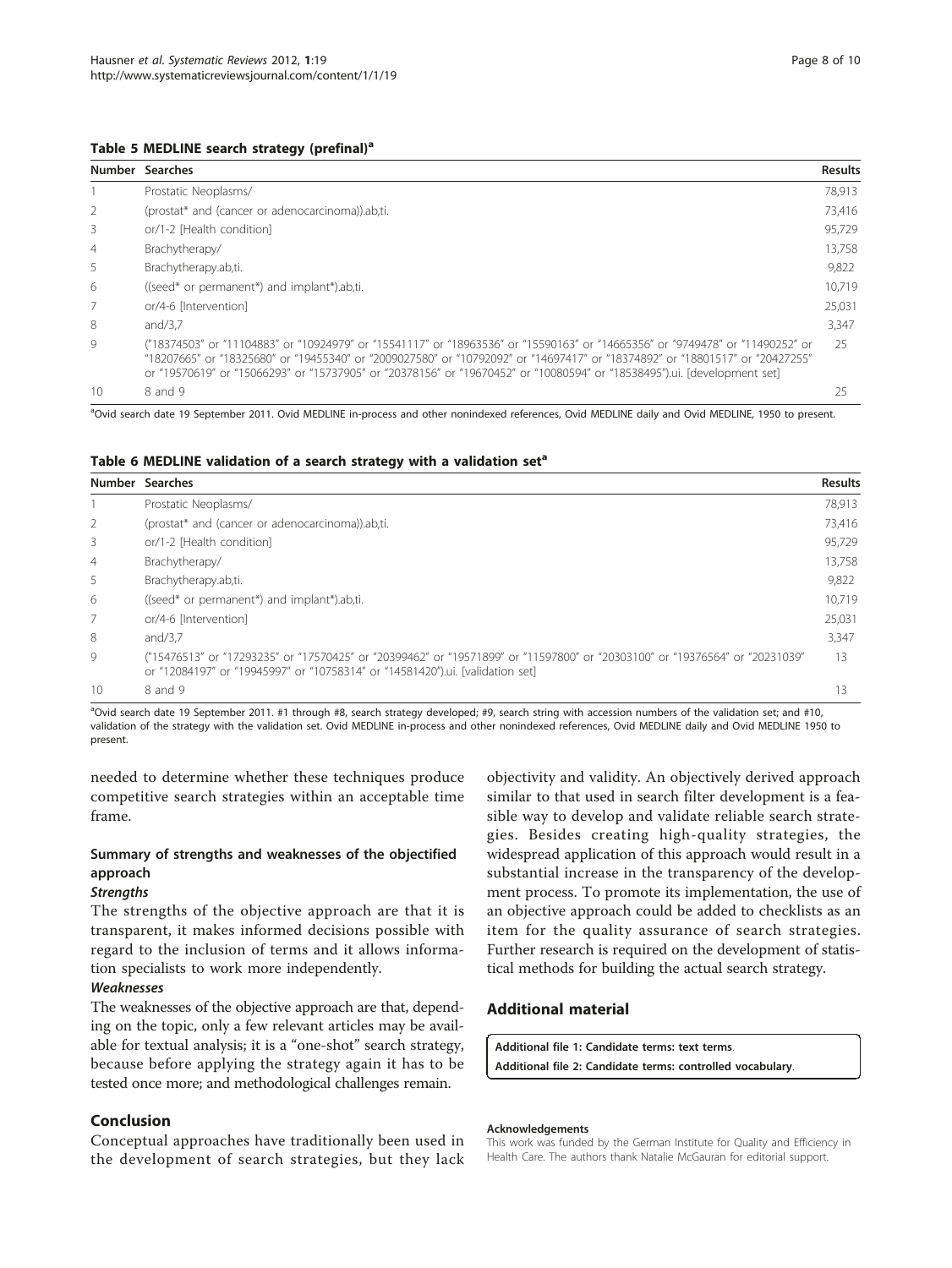#### <span id="page-8-0"></span>Author details

<sup>1</sup>Institute for Quality and Efficiency in Health Care, Dillenburger Strasse 27, D-51105 Cologne, Germany. <sup>2</sup>University of Southampton, Faculty of Health Sciences, Southampton, SO17 1BJ, UK.

#### Authors' contributions

EH coordinated the planning of the study, data collection, search strategy development, data analysis, interpretation of the results, drafting and revision of the manuscript. SW participated in the review of the literature, interpretation of the results and revision of the manuscript. MS and TK participated in the interpretation of the results and the revision of the manuscript. All authors read and approved the final manuscript.

#### Competing interests

The authors declare that they have no competing interests.

Received: 20 September 2011 Accepted: 29 February 2012 Published: 29 February 2012

#### References

- 1. Beverley CA, Booth A, Bath PA: [The role of the information specialist in](http://www.ncbi.nlm.nih.gov/pubmed/12786905?dopt=Abstract) [the systematic review process: a health information case study.](http://www.ncbi.nlm.nih.gov/pubmed/12786905?dopt=Abstract) Health Info Libr J 2003, 20:65-74.
- Lefebvre C, Manheimer E, Glanville J: Searching for studies. In Cochrane Handbook for Systematic Reviews of Interventions. Edited by: Higgins JPT, Green S. New York: Wiley; 2008:95-150.
- 3. Terwee CB, Jansma EP, Riphagen II, De Vet HC: [Development of a](http://www.ncbi.nlm.nih.gov/pubmed/19711195?dopt=Abstract) [methodological PubMed search filter for finding studies on](http://www.ncbi.nlm.nih.gov/pubmed/19711195?dopt=Abstract) [measurement properties of measurement instruments.](http://www.ncbi.nlm.nih.gov/pubmed/19711195?dopt=Abstract) Qual Life Res 2009, 18:1115-1123.
- 4. Haynes RB, Wilczynski N, McKibbon KA, Walker CJ, Sinclair JC: [Developing](http://www.ncbi.nlm.nih.gov/pubmed/7850570?dopt=Abstract) [optimal search strategies for detecting clinically sound studies in](http://www.ncbi.nlm.nih.gov/pubmed/7850570?dopt=Abstract) [MEDLINE.](http://www.ncbi.nlm.nih.gov/pubmed/7850570?dopt=Abstract) J Am Med Inform Assoc 1994, 1:447-458.
- 5. Glanville JM, Lefebvre C, Miles JNV, Camosso-Stefinovic J: [How to identify](http://www.ncbi.nlm.nih.gov/pubmed/16636704?dopt=Abstract) [randomized controlled trials in Medline: ten years on.](http://www.ncbi.nlm.nih.gov/pubmed/16636704?dopt=Abstract) J Med Libr Assoc 2006, 94:130-136.
- 6. Jenkins M: [Evaluation of methodological search filters: a review.](http://www.ncbi.nlm.nih.gov/pubmed/15318913?dopt=Abstract) Health Info Libr J 2004, 21:148-163.
- 7. Liberati A, Altman DG, Tetzlaff J, Mulrow C, Gotzsche PC, Ioannidis JP, Clarke M, Devereaux PJ, Kleijnen J, Moher D: [The PRISMA statement for](http://www.ncbi.nlm.nih.gov/pubmed/19622552?dopt=Abstract) [reporting systematic reviews and meta-analyses of studies that evaluate](http://www.ncbi.nlm.nih.gov/pubmed/19622552?dopt=Abstract) [healthcare interventions: explanation and elaboration.](http://www.ncbi.nlm.nih.gov/pubmed/19622552?dopt=Abstract) BMJ 2009, 339: b2700.
- Stroup DF, Berlin JA, Morton SC, Olkin I, Williamson GD, Rennie D, Moher D, Becker BJ, Sipe TA, Thacker SB: [Meta-analysis of observational studies in](http://www.ncbi.nlm.nih.gov/pubmed/10789670?dopt=Abstract) [epidemiology: a proposal for reporting.](http://www.ncbi.nlm.nih.gov/pubmed/10789670?dopt=Abstract) JAMA 2000, 283:2008-2012.
- Sampson M, McGowan J, Cogo E, Grimshaw J, Moher D, Lefebvre C: [An](http://www.ncbi.nlm.nih.gov/pubmed/19230612?dopt=Abstract) [evidence-based practice guideline for the peer review of electronic](http://www.ncbi.nlm.nih.gov/pubmed/19230612?dopt=Abstract) [search strategies.](http://www.ncbi.nlm.nih.gov/pubmed/19230612?dopt=Abstract) J Clin Epidemiol 2009, 62:944-952.
- 10. Sampson M, McGowan J, Lefebvre C, Moher D, Grimshaw J: PRESS: Peer Review of Electronic Search Strategies Ottawa, ON: Canadian Agency for Drugs and Technologies in Health; 2008.
- 11. De Vet HCW, Eisinga A, Riphagen II, Aertgeerts B, Pewsner D: Searching for studies. Cochrane Handbook for Systematic Reviews of Diagnostic Test Accuracy: draft version 04 Oxford: Cochrane Collaboration; 2008.
- 12. Kristensen FB, Sigmund H: Health Technology Assessment Handbook 2007 Copenhagen: Danish Centre for Health Technology Assessment; 2008.
- 13. McKibbon KA, Wilczynski NL, Haynes RB: [Retrieving randomized controlled](http://www.ncbi.nlm.nih.gov/pubmed/19712211?dopt=Abstract) [trials from MEDLINE: a comparison of 38 published search filters.](http://www.ncbi.nlm.nih.gov/pubmed/19712211?dopt=Abstract) Health Info Libr J 2009, 26:187-202.
- 14. Glanville J, Bayliss S, Booth A, Dundar Y, Fernandes H, Fleeman ND, Foster L, Fraser C, Fry-Smith A, Golder S, Lefebvre C, Miller C, Paisley S, Payne L, Price A, Welch K: [So many filters, so little time: the development of a](http://www.ncbi.nlm.nih.gov/pubmed/18974813?dopt=Abstract) [search filter appraisal checklist.](http://www.ncbi.nlm.nih.gov/pubmed/18974813?dopt=Abstract) J Med Libr Assoc 2008, 96:356-361.
- 15. Boynton J, Glanville J, McDaid D, Lefebvre C: Identifying systematic reviews in MEDLINE: developing an objective approach to search strategy design. J Inf Sci 1998, 24:137-154.
- 16. White VJ, Glanville JM, Lefebvre C, Sheldon TA: A statistical approach to designing search filters to find systematic reviews: objectivity enhances accuracy. J Inf Sci 2001, 27:357-370.
- 17. Bak G, Mierzwinski-Urban M, Fitzsimmons H, Morrison A, Maden-Jenkins M: [A pragmatic critical appraisal instrument for search filters: introducing](http://www.ncbi.nlm.nih.gov/pubmed/19712213?dopt=Abstract) [the CADTH CAI.](http://www.ncbi.nlm.nih.gov/pubmed/19712213?dopt=Abstract) Health Info Libr J 2009, 26:211-219.
- 18. Egger M, Smith GD, O'Rourke K: Rationale, potentials, and promise of systematic reviews. In Systematic Reviews in Health Care: Meta-Analysis in Context. Edited by: Egger M, Smith GD, Altman DG. London: BMJ Books; 2001:3-19.
- 19. Damarell RA, Tieman J, Sladek RM, Davidson PM: [Development of a heart](http://www.ncbi.nlm.nih.gov/pubmed/21272371?dopt=Abstract) [failure filter for Medline: an objective approach using evidence-based](http://www.ncbi.nlm.nih.gov/pubmed/21272371?dopt=Abstract) [clinical practice guidelines as an alternative to hand searching.](http://www.ncbi.nlm.nih.gov/pubmed/21272371?dopt=Abstract) BMC Med Res Methodol 2011, 11:12.
- 20. Sladek R, Tieman J, Currow D: [Improving search filter performance: a](http://www.ncbi.nlm.nih.gov/pubmed/17597549?dopt=Abstract) [study of palliative care literature.](http://www.ncbi.nlm.nih.gov/pubmed/17597549?dopt=Abstract) BMC Med Inform Decis Mak 2007, 7:18.
- 21. Iansavichus AV, Haynes RB, Shariff SZ, Weir M, Wilczynski NL, McKibbon A, Rehman F, Garg AX: [Optimal search filters for renal information in](http://www.ncbi.nlm.nih.gov/pubmed/20231047?dopt=Abstract) [EMBASE.](http://www.ncbi.nlm.nih.gov/pubmed/20231047?dopt=Abstract) Am J Kidney Dis 2010, 56:14-22.
- 22. Wilczynski NL, Haynes RB, Team Hedges: [Optimal search strategies for](http://www.ncbi.nlm.nih.gov/pubmed/16556313?dopt=Abstract) [identifying mental health content in MEDLINE: an analytic survey.](http://www.ncbi.nlm.nih.gov/pubmed/16556313?dopt=Abstract) Ann Gen Psychiatry 2006, 5:4.
- 23. General Methods: version 4.0 [in German]. 2011 [\[https://www.iqwig.de/](https://www.iqwig.de/download/IQWiG_Methoden_Version_4_0.pdf) [download/IQWiG\\_Methoden\\_Version\\_4\\_0.pdf\]](https://www.iqwig.de/download/IQWiG_Methoden_Version_4_0.pdf).
- 24. Haynes RB, McKibbon KA, Wilczynski NL, Walter SD, Werre SR, Hedges Team: [Optimal search strategies for retrieving scientifically strong](http://www.ncbi.nlm.nih.gov/pubmed/15894554?dopt=Abstract) [studies of treatment from Medline: analytical survey.](http://www.ncbi.nlm.nih.gov/pubmed/15894554?dopt=Abstract) BMJ 2005, 330:1179.
- 25. Wong SSL, Wilczynski NL, Haynes RB: [Comparison of top-performing](http://www.ncbi.nlm.nih.gov/pubmed/17082841?dopt=Abstract) [search strategies for detecting clinically sound treatment studies and](http://www.ncbi.nlm.nih.gov/pubmed/17082841?dopt=Abstract) [systematic reviews in MEDLINE and EMBASE.](http://www.ncbi.nlm.nih.gov/pubmed/17082841?dopt=Abstract) J Med Libr Assoc 2006, 94:451-455.
- 26. Sampson M, Zhang L, Morrison A, Barrowman NJ, Clifford TJ, Platt RW: [An](http://www.ncbi.nlm.nih.gov/pubmed/16848895?dopt=Abstract) [alternative to the hand searching gold standard: validating](http://www.ncbi.nlm.nih.gov/pubmed/16848895?dopt=Abstract) [methodological search filters using relative recall.](http://www.ncbi.nlm.nih.gov/pubmed/16848895?dopt=Abstract) BMC Med Res Methodol 2006, 6:33.
- 27. Feinerer I, The Comprehensive R Archive Network: tm: Text Mining Infrastructure in R package version 0.5-3 software.[\[http://cran.r-project.](http://cran.r-project.org/web/packages/tm/) [org/web/packages/tm/](http://cran.r-project.org/web/packages/tm/)].
- 28. R Development Core Team: R version 2.10.0 software.[[http://cran.r-project.](http://cran.r-project.org/bin/windows/base/old/2.10.0/) [org/bin/windows/base/old/2.10.0/\]](http://cran.r-project.org/bin/windows/base/old/2.10.0/).
- 29. Simon M, Hausner E, Klaus SF, Dunton N: [Identifying nurse staffing](http://www.ncbi.nlm.nih.gov/pubmed/20731858?dopt=Abstract) [research in Medline: development and testing of empirically derived](http://www.ncbi.nlm.nih.gov/pubmed/20731858?dopt=Abstract) [search strategies with the PubMed interface.](http://www.ncbi.nlm.nih.gov/pubmed/20731858?dopt=Abstract) BMC Med Res Methodol 2010, 10:76.
- 30. Koster J: PubMed PubReMiner version 1.23.[\[http://bioinfo.amc.uva.nl/](http://bioinfo.amc.uva.nl/human-genetics/pubreminer/) [human-genetics/pubreminer/\]](http://bioinfo.amc.uva.nl/human-genetics/pubreminer/).
- 31. Wilczynski NL HR, Hedges T: [EMBASE search strategies for identifying](http://www.ncbi.nlm.nih.gov/pubmed/15796772?dopt=Abstract) [methodologically sound diagnostic studies for use by clinicians and](http://www.ncbi.nlm.nih.gov/pubmed/15796772?dopt=Abstract) [researchers.](http://www.ncbi.nlm.nih.gov/pubmed/15796772?dopt=Abstract) BMC Med 2005, 3:7.
- 32. Glanville J, Fleetwood K, Yellowlees A, Kaunelis D, Mensinkai S: Development and Testing of Search Filters to Identify Economic Evaluations in MEDLINE and EMBASE Ottawa, ON: Canadian Agency for Drugs and Technologies in Health; 2009.
- 33. Wilczynski NL HR, Hedges T: [Developing optimal search strategies for](http://www.ncbi.nlm.nih.gov/pubmed/15189561?dopt=Abstract) [detecting clinically sound prognostic studies in MEDLINE: an analytic](http://www.ncbi.nlm.nih.gov/pubmed/15189561?dopt=Abstract) [survey.](http://www.ncbi.nlm.nih.gov/pubmed/15189561?dopt=Abstract) BMC Med 2004, 2:23.
- 34. Wilczynski NL Haynes RB, Hedges Team: Developing optimal search strategies for detecting clinically sound causation studies in MEDLINE. AMIA Annu Symp Proc 2003, 2003:719-723.
- 35. Wong SS, Wilczynski NL, Haynes RB: [Developing optimal search strategies](http://www.ncbi.nlm.nih.gov/pubmed/15360825?dopt=Abstract) [for detecting clinically relevant qualitative studies in MEDLINE.](http://www.ncbi.nlm.nih.gov/pubmed/15360825?dopt=Abstract) Stud Health Technol Inform 2004, 107:311-316.
- 36. Medical Services Advisory Committee (MSAC): Brachytherapy for the Treatment of Prostate Cancer: Assessment Report (MSAC application 1089 assessment report) Canberra: MSAC; 2006.
- 37. Interstitielle Brachytherapie beim lokal begrenzten Prostatakarzinom: Abschlussbericht. Auftrag N04-02, version 1.0) [in German] Köln: Institut für Qualität und Wirtschaftlichkeit im Gesundheitswesen (IQWiG); 2007 [\[https://](https://www.iqwig.de/download/N04-02_Abschlussbericht_Brachytherapie.pdf) [www.iqwig.de/download/N04-02\\_Abschlussbericht\\_Brachytherapie.pdf\]](https://www.iqwig.de/download/N04-02_Abschlussbericht_Brachytherapie.pdf).
- 38. Interstitielle Brachytherapie beim lokal begrenzten Prostatakarzinom: Update. (Rapid Report Auftrag N10-01, version 1.0) Köln: Institut für Qualität und Wirtschaftlichkeit im Gesundheitswesen (IQWiG); 2010 [[https://www.](https://www.iqwig.de/download/N10-01_Rapid_Report_Brachytherapie_beim_Prostatakarzinom.pdf) [iqwig.de/download/N10-](https://www.iqwig.de/download/N10-01_Rapid_Report_Brachytherapie_beim_Prostatakarzinom.pdf)

01 Rapid Report Brachytherapie beim Prostatakarzinom.pdfl.